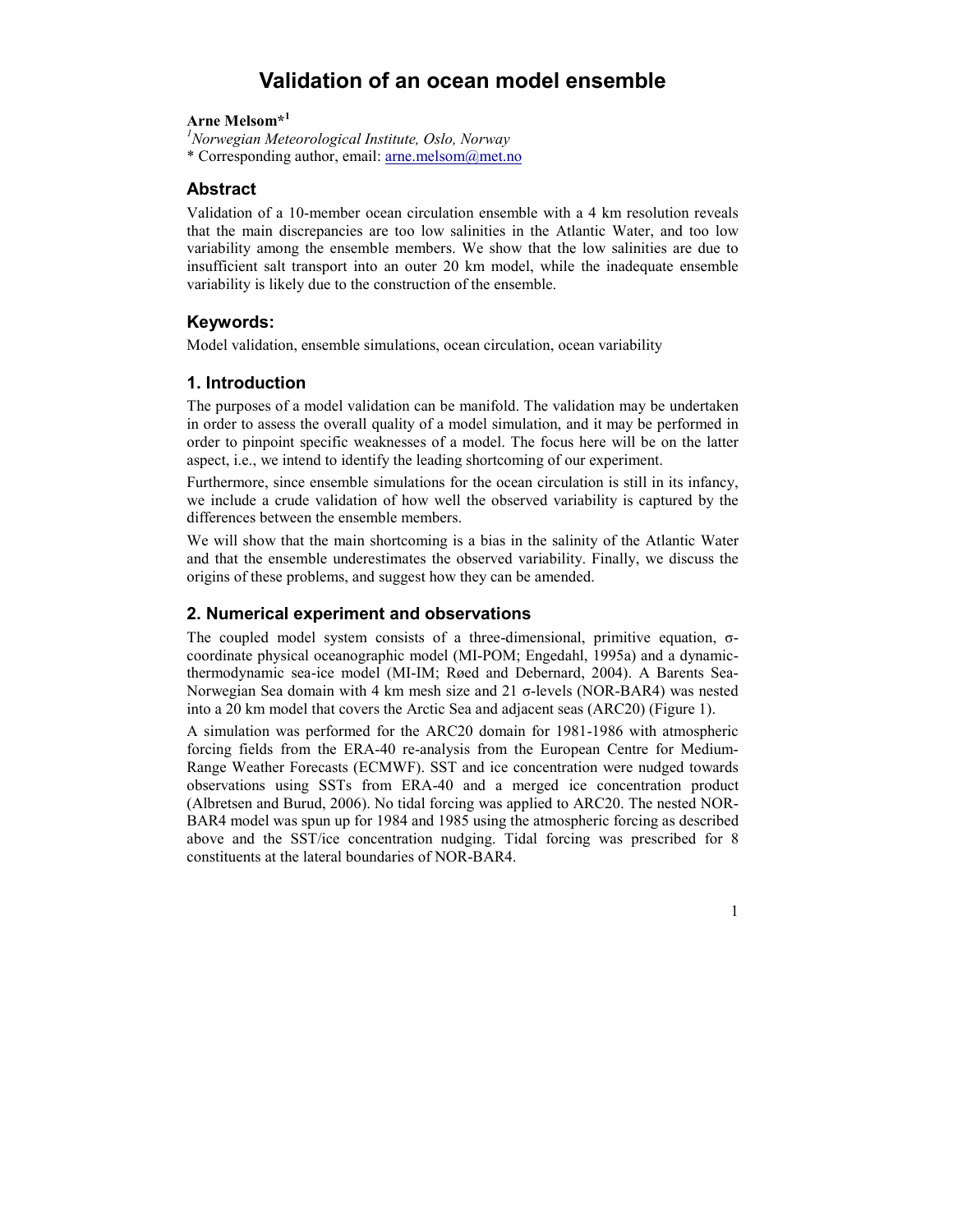

Figure 1: Model domain for ARC20 with the NOR-BAR4 domain inside the rectangle. The shelf break is shown by the 500m isobath, along with numbered lines that correspond to the IMR transects "Bear Island west", "Fugløya-Bear Island" and "Vardø north", respectively.

The NOR-BAR4 results for 1986-01-01 were used as initial conditions for a 10-member ensemble for 1986. One set of atmospheric forcing fields from the ECMWF forecasts was constructed by extracting all the 12 hour prognoses from the forecasts, from forecasts issued every 12 hours. Thus, the first forecast used for 1986 was issued at 1985-12-31 12:00, since the 12 hour prognosis is valid at 1986-01-01 00:00. The 12 hour prognoses from the next forecast (issued at 1986-01-01 00:00) is valid for 1986-01-01 12:00, and so on. In this way, a series of forcing fields with a temporal resolution of 12 hours was available for the first ensemble member. The procedure was then repeated for the prognoses for 24, 36, .., 120 hours, thus providing different atmospheric forcing fields for each of the ocean ensemble's 10 members. The atmospheric forcing fields constitute the only difference in the generation of the various ensemble members.

Hydrographic data along fixed cruise tracks and cast positions are available from the Institute of Marine Research (IMR; Kangas et al. (2006). The data have been subjected to a quality assurance process at IMR, using the The Integrated Global Ocean Services System standard. Observations were made as CTD casts during 1980-2006, available with a vertical resolution of 5 m. The cruise tracks are displayed in Figure 1.

# 3. Model validation

### 3.1 Bias and standard deviation

The bias of property  $p$  from the ensemble is defined as

(1) 
$$
bias_e = \frac{1}{NM} \sum_{n=1}^{N} \sum_{m=1}^{M} (p_{m,n}^{mdl} - p_n^{obs})
$$

where subscripts  $n$  and  $m$  denote observation no. and ensemble member no., respectively. The subscript  $e$  is used for quantities when referring to the entire ensemble. The variance of  $p$  for the entire ensemble is defined as

(2) 
$$
\sigma_e^2 = \frac{1}{MN} \sum_{n=1}^N \sum_{m=1}^M \left[ \left( p_{m,n}^{mdl} - p_n^{obs} \right) - \left( \overline{p}_e^{mdl} - \overline{p}^{obs} \right) \right]
$$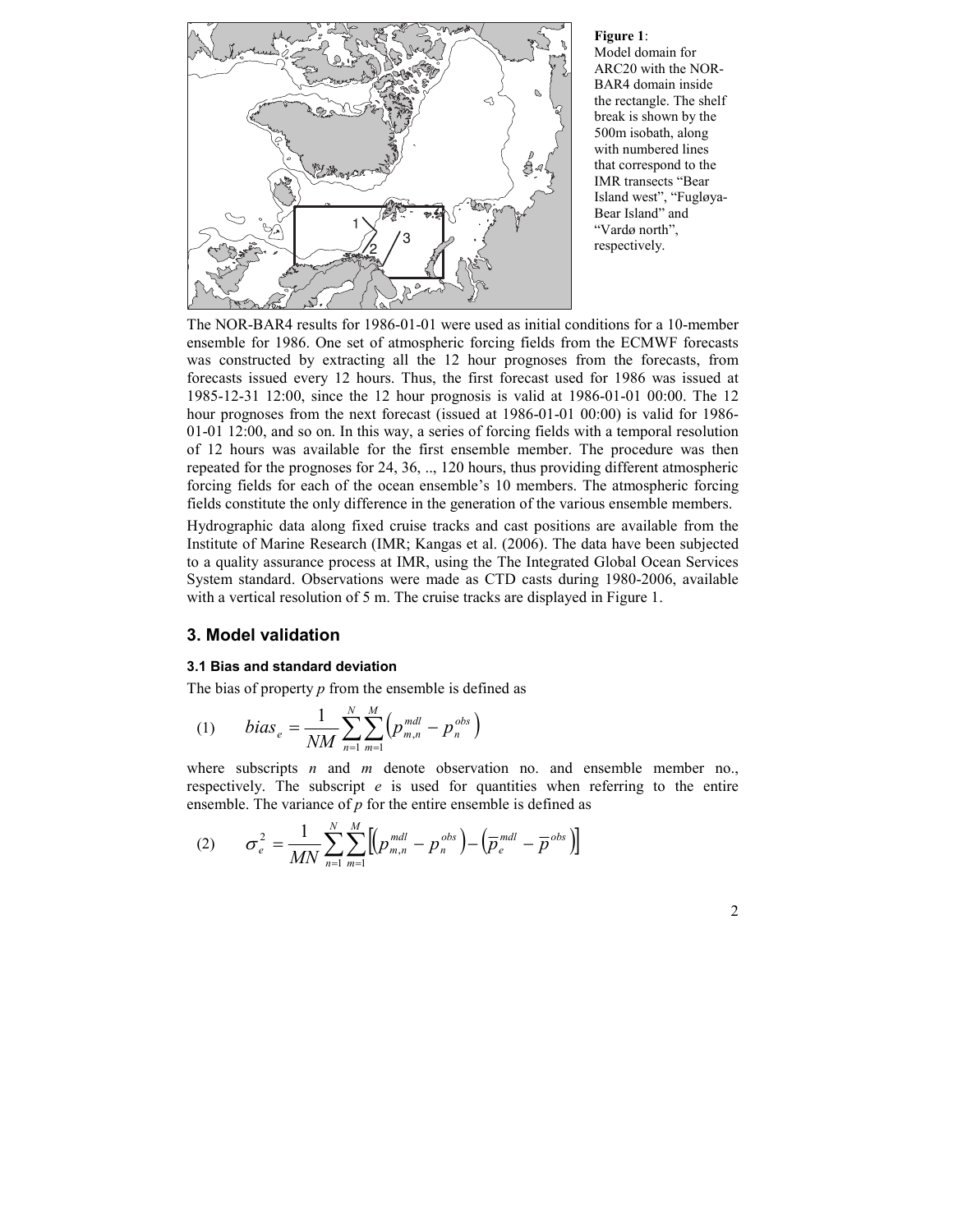where the over bar denotes the arithmetic mean value. The variance for ensemble member  $m, \sigma_m^2$ , is defined analogously. The temperature statistics in Table 1 that are based on the cruise data, reveal that the eastern transect "Vardø north"' is warmer in the model that in the observations, by almost 1 K. The differences for the two western transects are smaller in magnitude. The standard deviations of the model results vs. observation as defined above are largest in the western transect.

|                       | temperature |                  |                 | salinity          |                 |                 |  |
|-----------------------|-------------|------------------|-----------------|-------------------|-----------------|-----------------|--|
| Data set              | $bias_e$    | $\sigma_{\rm c}$ | $\sigma_{1-10}$ | bias <sub>e</sub> | $\sigma_{\rho}$ | $\sigma_{1-10}$ |  |
| Bear Island west      | 0.259       | 1.789            | 1.801           | $-0.454$          | 0.303           | 0.306           |  |
| Fugløya – Bear Island | 0.714       | 1.402            | 1.414           | $-0.241$          | 0.248           | 0.249           |  |
| Vardø north           | 0.999       | 1.276            | 1.291           | $-0.211$          | 0.169           | 0.176           |  |

Table 1: The model bias and standard deviation when compared to data from the hydrographic sections. Only levels 0, 10, 20 and 30 m have been considered here. Values in the  $\sigma_{1-10}$ column are averages of the standard deviations when each of the ten ensemble members is treated separately. T and S values are in K and PSU, respectively.

There is a substantial negative bias in the model results for salinity. This is particularly the case for the "Bear Island west" transect, which cuts across the northern branch of the Norwegian Atlantic Current (NAC). Here the observations are saltier than the model results by 0.45 PSU. The largest standard deviation values are again found to the west.

When this validation is carried out for each ensemble member separately, we find very small differences from validation that is based on the entire ensemble since  $\sigma_e$  and  $\sigma_{1-10}$ in Table 1 are nearly identical. Further quantification of the low variability among the ensemble members will be given in subsection 3.4.

#### 3.2 Cost function

Let subscript *n* denote the *n*th observation of property *p* at station *s* and depth *z*. Then, introduce the cost function  $Dp_{\sigma}$  as a model error weighted by the observed st. dev.

(3) 
$$
Dp_{\sigma} = \frac{1}{N} \sum_{n=1}^{N} \frac{p_n^{obs} - p_n^{md}}{\sigma_p}
$$

First, we computed  $\sigma_p$  values at each position and depth from the IMR data. Then, the cost function was computed based on data from 1986 and corresponding results from one ensemble member. The observations from the various transects are not uniform over the year, and we are not able to determine the seasonal variability. Since this variability is likely to contribute to the standard deviation values, we also include an analysis of the data from the "Fugløya-Bear Island" transect for the months from August through October only.

The cost function for salinity is greater than the corresponding values for temperature, for all transects and depths in Table 2. This was expected, since air-sea heat fluxes were assimilated in the simulations, while no assimilation was performed for salinity. Note that even though the assimilation was conducted at the surface, any bias in the temperature of the upper ocean will also be reduced due to diffusion and turbulence in the well-mixed region considered here. (None of the temperature data from the IMR hydrography was used in relation to the heat flux assimilation, so in the IMR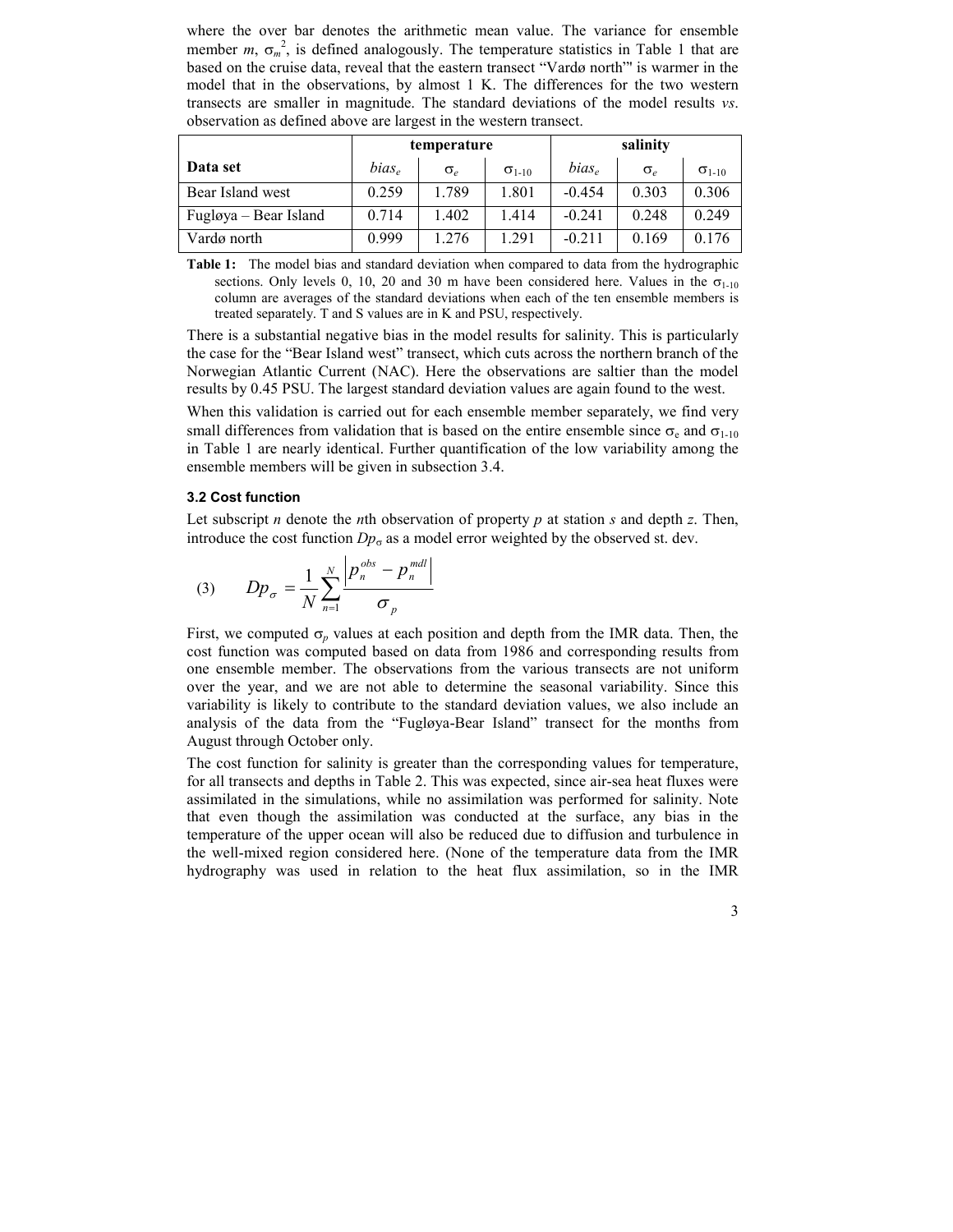hydrography constitutes an independent data set.) Values that are based on the August-October results are higher than the whole-year results, due to the inflated standard deviations that arise from including the seasonal temperature cycle in the whole-year results. The large cost function value at 50 m in the "Bear Island west" transect is due to a strong cold bias.

The very high cost function values for salinity in the "Bear Island west" transect caused by a combination of the large bias of 0.454 (Table 1) and a small standard variation  $(0.16$  in the upper 30 m, compared to e.g., 0.24 in the "Vardø north" transect). This reflects the model's poor performance with respect to reproducing the salty water masses of the Norwegian Atlantic Current (NAC). The "Bear Island west" transect cost function varies from 0.06 closest to Bear Island, to 22.5 in the core of the NAC.

|                                        |          | temperature |      |      | salinity |       |      |      |      |
|----------------------------------------|----------|-------------|------|------|----------|-------|------|------|------|
| Data set                               | $\#obs.$ | 0m          | 10m  | 20m  | 50m      | 0m    | 10m  | 20m  | 50m  |
| Bear Island west                       | 14       | 114         | 0.73 | 0.82 | 2.37     | 20.22 | 8.80 | 7.96 | 6.17 |
| Fugløya – Bear Is.                     | 99       | 0.88        | 0.77 | 0.33 | 0.61     | 1.82  | 1.82 | 1.92 | 2.95 |
| Fugløya – Bear $\overline{Is.^{8-10}}$ | 39       | 1.28        | .28  | 0.63 | 1.29     | 1.44  | 1.36 | 1.45 | 1.92 |
| Vardø north                            | 39       | 0.92        | 0.82 | 0.43 | 0.59     | 1.31  | 1.32 | 1.42 | 3.01 |

**Table 2:** The cost function  $Dp_{\sigma}$  for temperature and salinity for the three IMR transects, for selected levels. Values are differences between model results and observations, measured in standard deviation units. "Fugløya-Bear Is. $8-10$ " is based on data and results for the months August through October only. See the text for details.

#### 3.3 Probability density function

The probability density function (p.d.f.) is a representation of the statistical distribution of a variable. Here, p.d.f.s are used in order to investigate similarities and differences between distributions from observations and model results. Model results were extracted at the position of transect stations. If results for all months were included in this analysis, the seasonal cycle would lead to a large spread in the p.d.f.s for temperature, which would obscure other aspects of the distributions. Thus, we restrict the p.d.f. analysis to the best sampled periods, which were Jun-Sep for "Vardø north" and to Aug-Nov for the other transects. Further, we sample model results every 10 days (the de-correlation time is 6-12 days, as estimated by the e-folding time of the local autocorrelation for temperature and salinity).

The shapes of the p.d.f.s for salinity in the "Fugløya-Bear Island displayed in Figure 2 are quite similar. Observations and model results are both notably left-skewed, while the major difference is that the standard deviation in the observations are markedly higher than in the model results  $(0.37 \text{ vs } 0.16)$ .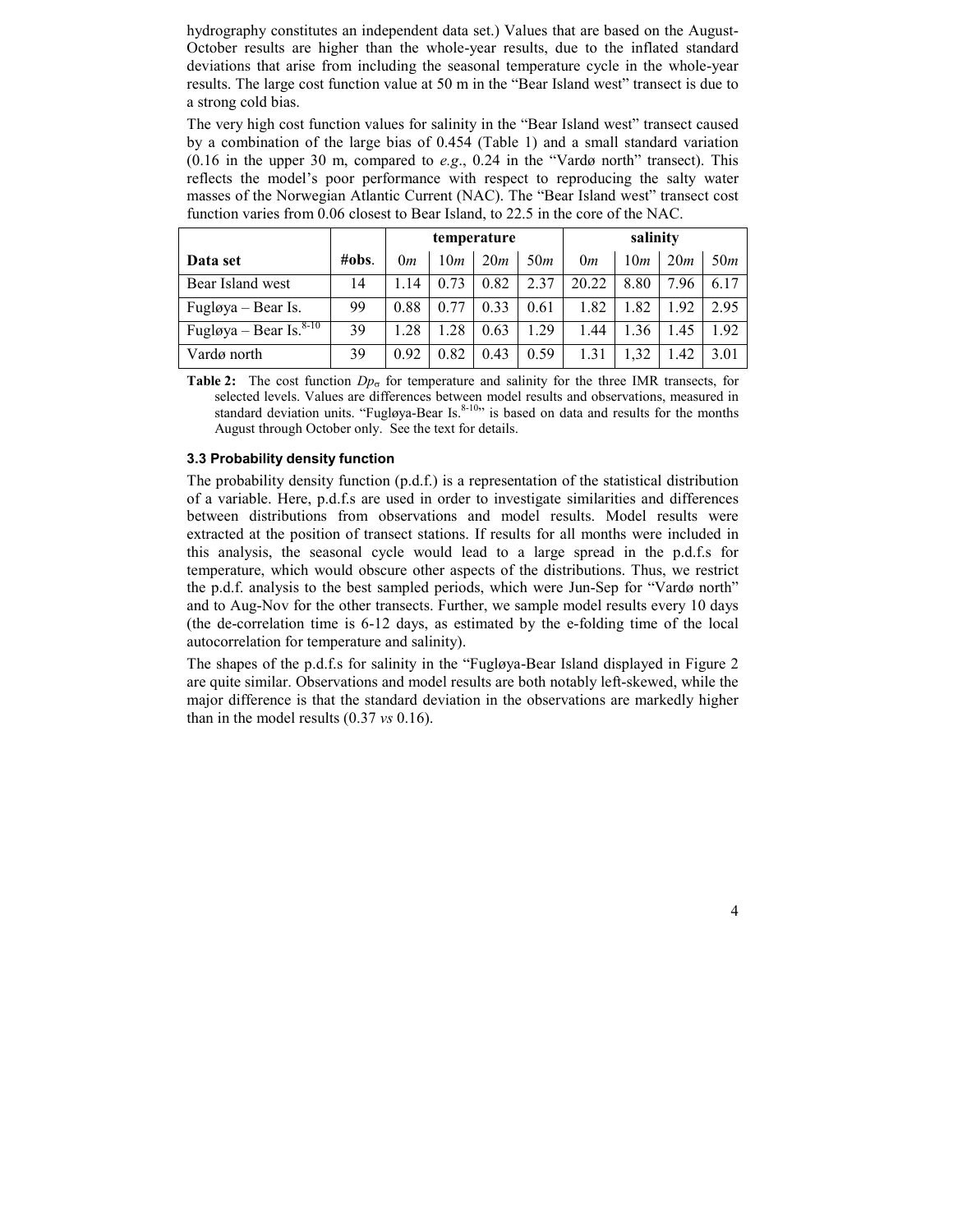

Figure 2: p.d.f. for salinity (upper 30m) of the "Fugløya-Bear Island" transect, from observations (left) and model results (right). Thin lines show the normal distribution (for reference). Values along the top and bottom axes correspond to original and normalized values, respectively. The overall mean along the top axis is placed directly above zero st. dev.s on the bottom axis. The displayed interval is set so that the span for one st. dev. matches on the top and bottom axes.

### 3.4 Results from ranking

A comparison of observations with ranked results from a model ensemble is commonly used for validation of medium-range weather forecast (Hammill, 2001). For each observation, the results from the various ensemble members are sorted according to their value, and the observation is assigned a value according to the slot it fits into between the ordered ensemble results. For a 10-member ensemble the rank will thus be in the interval 1-11. If the ensemble spread is an accurate representation of the observed variability, the rank count becomes the same for all ranks. However, as discussed in subsections 3.1 and 3.2, our model result are biased and has a spread that is too low.

We restrict this analysis to considering de-biased results that are either outside (lower or higher) or inside the range of the ensemble members. We subtract the bias from each data set, and take into account the effect of observation errors by perturbing observations with Gaussian noise that has standard deviations of 0.02K and 0.01 PSU for temperature and salinity, respectively (Ø. Østensen, pers. comm.).

With matching variability in the ensemble and observations, the theoretical probability that an observation has one particular rank is 1/11, corresponding to a distribution of 0.09-0.82-0.09 in each row in Table 3. The corresponding central values in the table are ∼0.15-0.25. Hence, our ensemble substantially underestimates the observed variability.

| Data set              | $\#obs$ | f <mnm< th=""><th><math>mm&lt;</math>f<math>\leq</math>mxm</th><th>mxm &lt; f</th></mnm<> | $mm<$ f $\leq$ mxm | mxm < f |
|-----------------------|---------|-------------------------------------------------------------------------------------------|--------------------|---------|
| Bear Island west      | 56      | 0.45                                                                                      | 0.21               | 0.34    |
| Fugløya – Bear Island | 432     | 0.28                                                                                      | 0.16               | 0.56    |
| Vardø north           | 220     | 0.33                                                                                      | 0.23               | 0.44    |

Table 3: De-biased observations are counted in three categories: smaller than the minimum value from the ensemble ( $f$ <m $nm$ ), inside the range of the ensemble (m $nm$   $f$  <m $xm$ ), and larger than the ensemble's maximum ( $m x m \le f$ ). The tabulated frequencies of occurrence, f, are based on observations and model results for temperature from 0, 10, 20 and 30m.

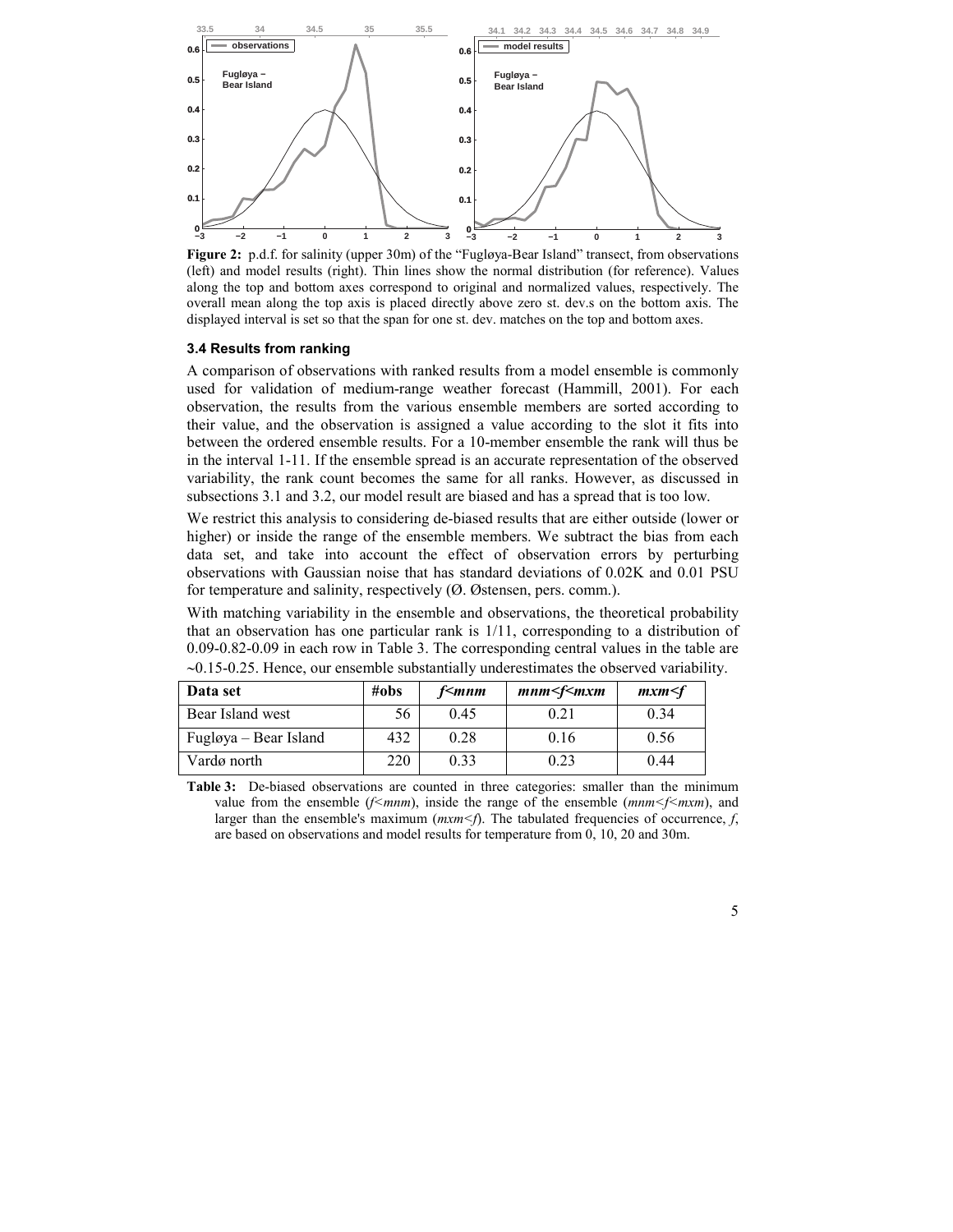### 4. Discussion

The ensemble simulation that is investigated here is part of an examination of biological activity with a focus on the Barents Sea. Hence, we have restricted the present analysis to the upper 30-50 m. Generally, while there are regional differences, the validation reveals that the model temperature is much closer to the observations than the results for salinity. Since we are working with a nested model system using non-conserving open boundary conditions, we first compared the salinity results from ARC20 and NOR-BAR4. While there is a fresh bias in the model as shown in section 3, the results from NOR-BAR4 are actually slightly saltier than those from ARC20 (not shown). Next, we checked the difference between ARC20 5 years after it was initialized, and compared the salinity results with the climatology which was used for initialization. The difference at the surface for regions where S>34.8 is depicted in Figure 3. The model results are generally salt deprived in the core of the Atlantic Water, strongly indicating that there is an insufficient influx of salty Atlantic Water across the open boundary in the North Atlantic Ocean where only weak, thermal wind derived currents push water into the ARC20 domain. Thus, we recommend that a more vigorous volume flux is applied at this boundary, e.g. from a global model simulation. Note also that the flow relaxation scheme that was used here (Engedahl, 1995b) is not property-conserving, but generally work well when the prescribed volume fluxes and distribution of water mass properties at the open boundaries are realistic and consistent (Jensen, 1998).



#### Figure 3:

Surface salinity bias in the south-eastern ARC20 relative to climatology. The bias is only displayed in regions where the climatological salinity exceeds 34.8 PSU.

We note that the low variability among the ensemble members that was found in subsection 3.4 is similar to the results of an earlier study (Melsom, 2005). The difference between these two ensembles is the construction technique that was applied. Here, we used sets of perturbed atmospheric forcing fields, whereas perturbations was imposed in the initial conditions in Melsom (2005). Other aspects of the two ensembles, including horizontal resolution and ensemble size, are comparable. Hence, we conclude that a more intrusive means of perturbation (of the ocean circulation variables) should